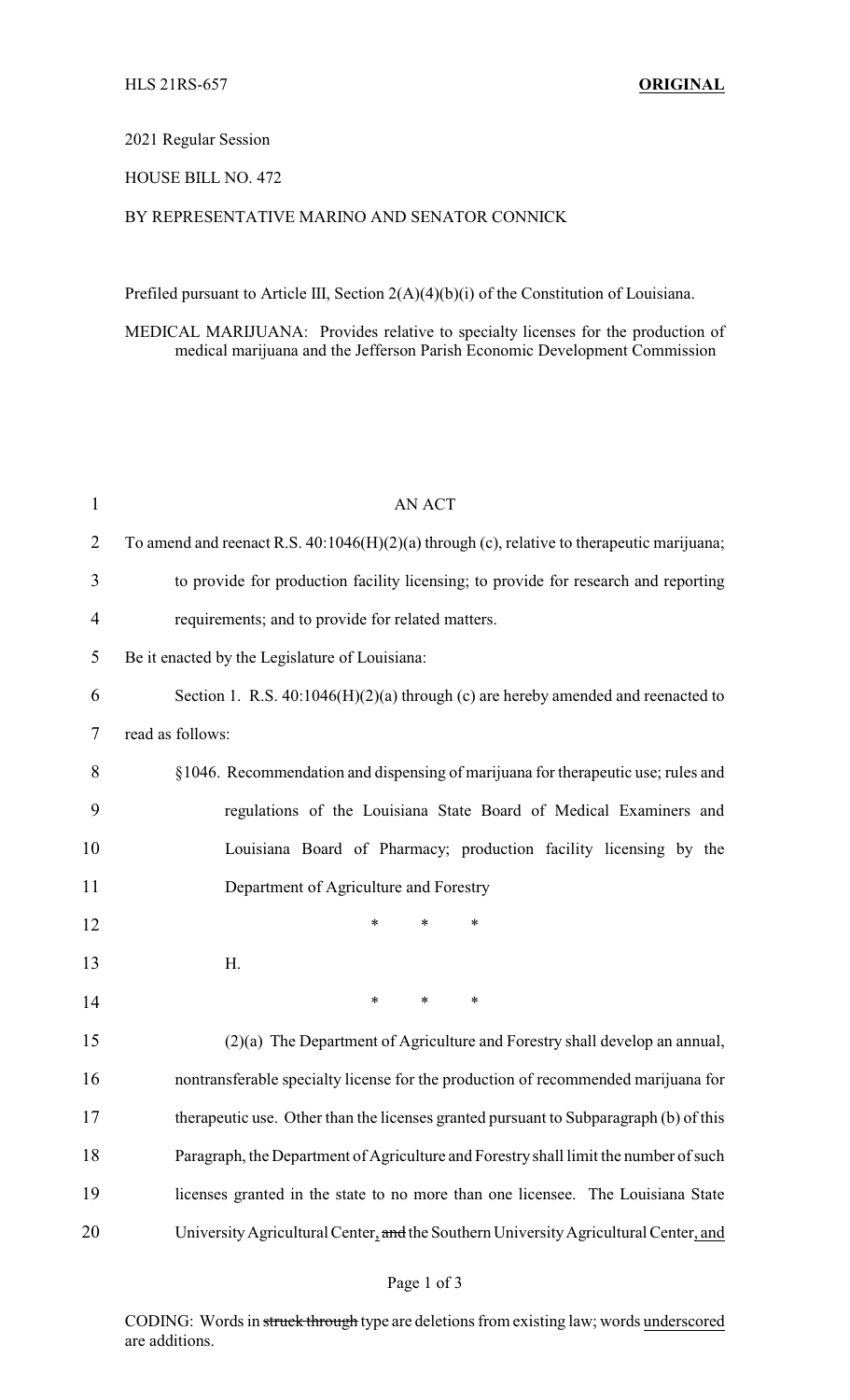| $\mathbf{1}$   | the Jefferson Parish Economic Development Commission shall have the right of first          |
|----------------|---------------------------------------------------------------------------------------------|
| $\overline{2}$ | refusal to be licensed as the production facility, either separately or jointly. If neither |
| 3              | of the centers none of the parties with a right of first refusal exercise this option or    |
| $\overline{4}$ | if all of the parties relinquish their license, the license shall be awarded pursuant to    |
| 5              | the requirements provided for in Paragraphs (3) through (5) of this Subsection.             |
| 6              | (b)(i) Prior to September 1, 2016, the Louisiana State University Agricultural              |
| 7              | Center and the Southern University Agricultural Center shall each provide written           |
| 8              | notice to the commissioner of agriculture and forestry of their intent to be licensed       |
| 9              | as a production facility, either separately or jointly.                                     |
| 10             | (ii) Prior to September 1, 2021, the Jefferson Parish Economic Development                  |
| 11             | Commission shall provide written notice to the commissioner of agriculture and              |
| 12             | forestry of their intent to be licensed as a production facility, either separately or      |
| 13             | jointly.                                                                                    |
| 14             | (c)(i) The Louisiana State University Agricultural Center or the Southern                   |
| 15             | University Agricultural Center may conduct research on marijuana for therapeutic            |
| 16             | use if the center is licensed as a production facility pursuant to this Section.            |
| 17             | Effective January 1, 2020, and annually thereafter, the Louisiana State University          |
| 18             | Agricultural Center and the Southern University Agricultural Center shall submit a          |
| 19             | report to the Senate and House committees on health and welfare, to include data and        |
| 20             | outcomes of the research conducted pursuant to this Paragraph.                              |
| 21             | (ii) The Jefferson Parish Economic Development Commission may conduct,                      |
| 22             | either directly or through a cooperative endeavor agreement with any university,            |
| 23             | school of pharmacy, or licensed hospital in the state, research on marijuana for            |
| 24             | therapeutic use if licensed as a production facility pursuant to this Section. Effective    |
| 25             | January 1, 2025, and annually thereafter, the Jefferson Parish Economic                     |
| 26             | Development Commission shall submit a report to the Senate and House committees             |
| 27             | on health and welfare, to include data and outcomes of the research conducted               |
| 28             | pursuant to this Paragraph.                                                                 |
| 29             | ∗<br>$\ast$<br>∗                                                                            |

# Page 2 of 3

CODING: Words in struck through type are deletions from existing law; words underscored are additions.